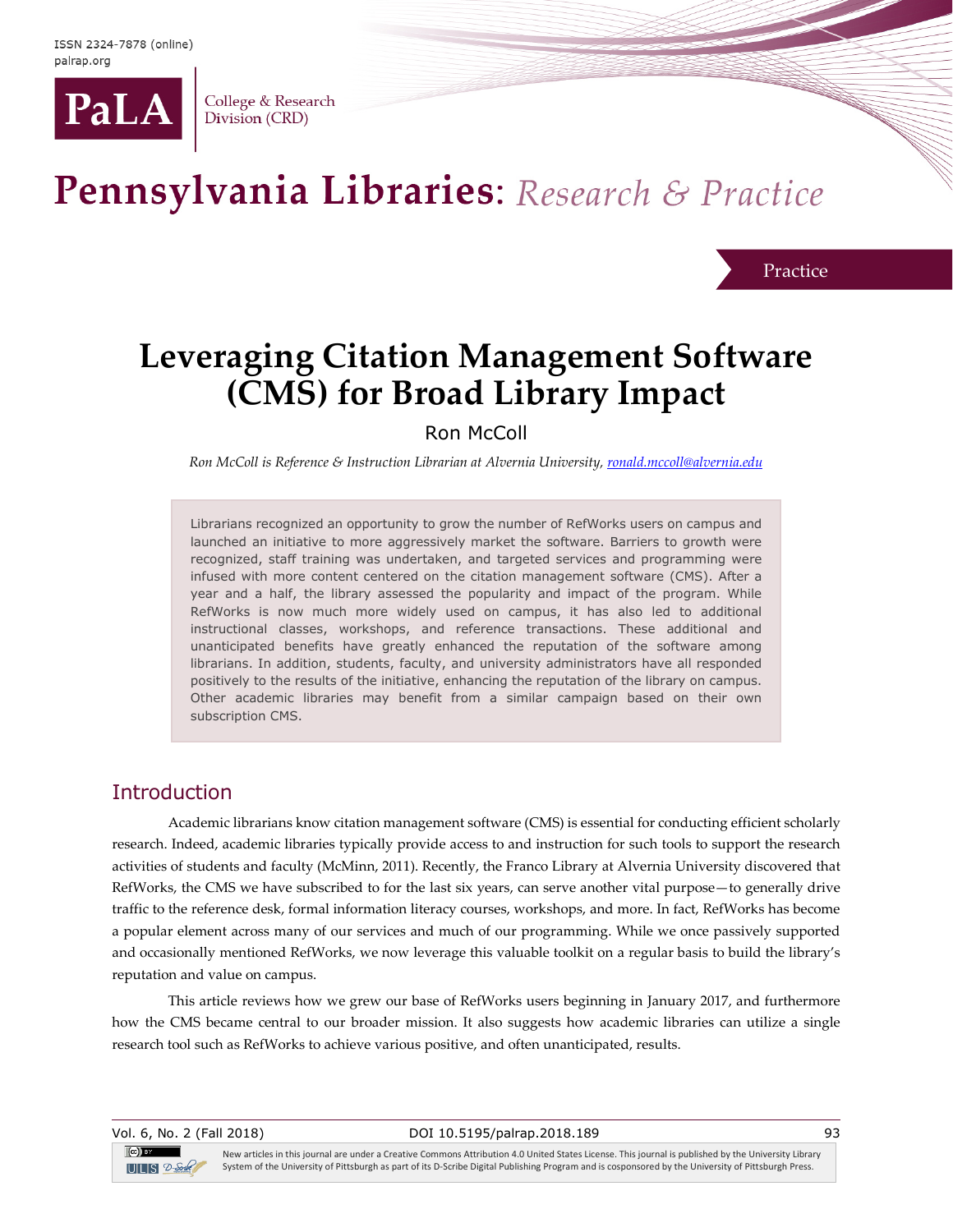#### **Context**

Alvernia University is a small, private Franciscan institution located in Reading, PA. Evolving from a liberal arts college, Alvernia has added doctoral programs in nursing practice, physical therapy, and leadership, as well as several master's level offerings. Graduate students and the many nursing and allied health undergraduates on campus are the most frequent users of library services.

The Franco Library staff includes five librarians and five support staff members. Our reference model calls for staffing the reference desk with a librarian during nearly all regular hours. Staff members are trained to defer reference questions to the librarian on duty and librarians are therefore the first point of contact for research questions and instructional service. Typically, three of our five professional librarians teach information literacy classes to undergraduate and graduate students, ranging across most of the university's departments.

Efforts to more fully integrate RefWorks arose from a broader review of library services. After assessing a wide range of data, we recognized that the provision of several vital services was on the decline. Most troubling of all, librarians were now teaching far fewer courses. In-person and online reference transactions, as well as consultations lasting more than twenty minutes, had all dropped substantially in recent years. The elimination of required library sessions for all First Year Seminar (FYS) courses following the 2015-16 academic year, the recent retirement of some long-serving librarians, and the retrenchment of one librarian position were the most obvious reasons for these disappointing trends. At a crossroads, librarians recognized the need to begin building one-on-one relationships with students and faculty members; additionally, we revised our model for recording reference transactions in the hopes of identifying opportunities for outreach. With our sensitivity heightened, we listened closely to what students were telling us. Before long, it was obvious that few of our returning students had ever used citation management software; even fewer had heard of RefWorks or knew that we provided access and support for this powerful tool. As we introduced these and other undergraduate and graduate students to RefWorks, most lamented the fact that they had not been introduced to the program sooner.

Though we had usage numbers on RefWorks, we had little to relate them to. At first glance, we might have assumed there was little room for growth. Perhaps we were already getting the most use we could reasonably expect from a tool we had already provided and promoted, however modestly, for more than four years. The rise in anecdotal evidence, however, suggested the rapidly changing landscape of library research had caught many returning students off guard. Graduate students returning to academia after many years are especially susceptible to this knowledge gap. Indeed, Covert-Vail and Collard (2012) report that librarians recognize an essential need to provide graduate students with an "orientation towards core research behaviors" such as "basic proficiency with bibliographic management software such as . . . RefWorks" (p. 8). To accomplish this, we embraced the notion expressed by Buehler and Zald (2013) that to adequately "impact on graduate education, librarians need alternatives to the curricular integration strategy that has been so powerful for undergraduate information literacy efforts" (p. 219). Furthermore, the experience of Alvernia's librarians suggested many of the same skills were lacking among traditional undergraduates who often received only a one-shot freshmen year library session during their four years on campus. We sensed that many students would benefit from using RefWorks, if only they received an appropriate and timely introduction to the program. The cost of the CMS is not negligible and librarians were eager to learn if they were actually getting all they could for the money.

To better reach all of our students, we focused on a comprehensive approach to library services extending beyond the traditional bibliographic or information literacy class model employed in the past. RefWorks would play a major role in our strategy. A unique library tool, RefWorks is practical for all disciplines and for all campus populations. We believed it fit well across a wide range of library services.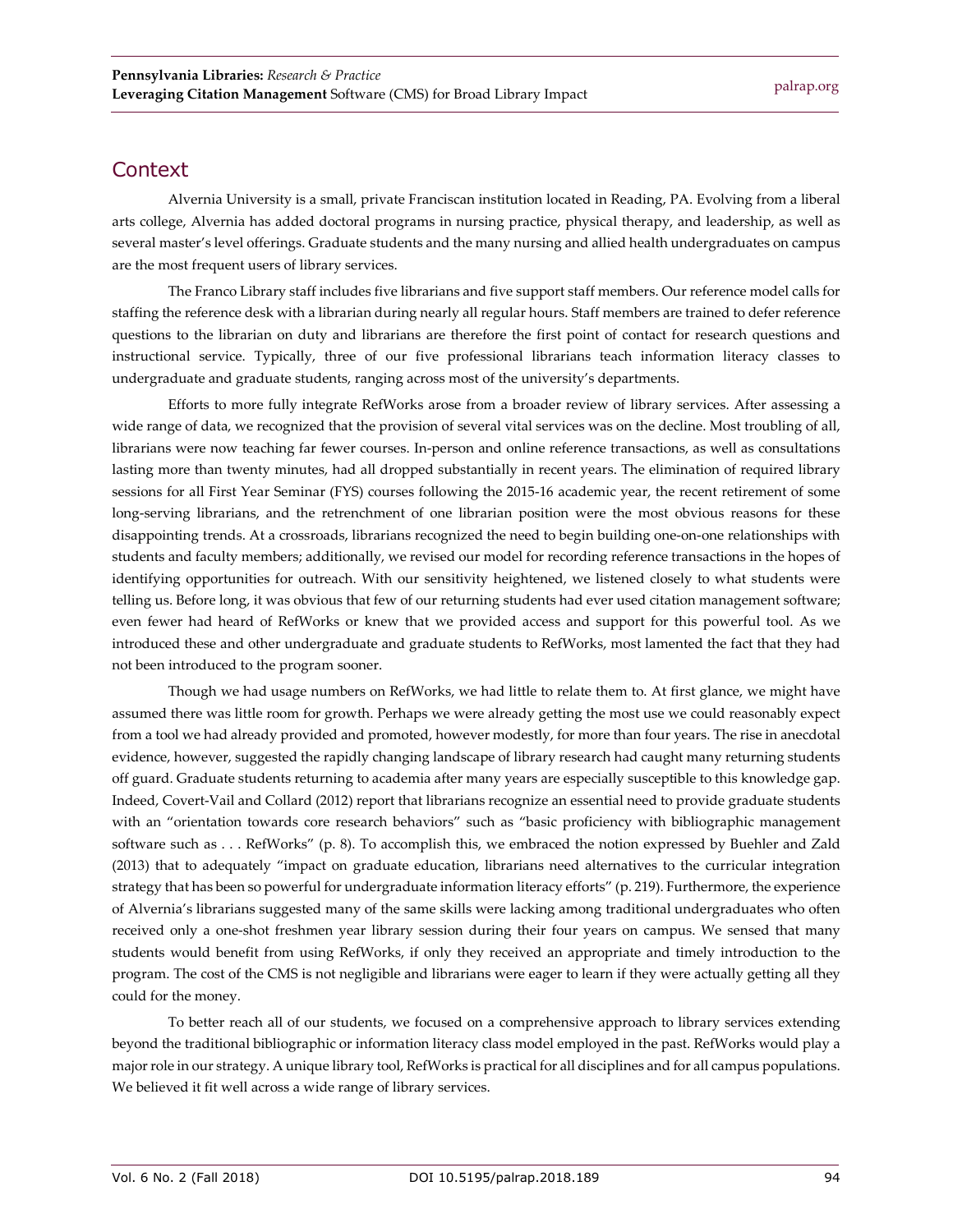#### Review of Literature

For decades, researchers have considered the benefits of using CMS (Basak, 2014, Garfield; Flanagan, & Fox 1989). Many articles provide direct comparisons between specific tools (Basak, 2014; Gilmour & Cobus-Kuo, 2011; Hensley, 2011; Steeleworthy & Dewan, 2013); others outline criteria for selecting the best software for a particular academic library (Butros & Taylor, 2011; Marino, 2012). Tramullas, Sánchez-Casabón, and Garrido-Picazo (2015) have conducted a literature review of such studies. Researchers have also described advanced and less obvious benefits of CMS, such as its ability to encode research during the systematic review process (King, Hooper, & Wood, 2011) or to efficiently allow scholars to prepare manuscripts according to various journal styles (Steele, 2008).

McMinn (2011) showed that roughly three-quarters of all academic libraries surveyed provide instruction in at least one of these tools. Though researchers have also articulated guidelines or recommended practices for library instruction or support of citation management software (Childress, 2011; Hensley, 2011), studies continue to show that these tools are underutilized by various campus populations. Salem and Fehrmann (2013) identified a tendency among undergraduates to ignore or abandon RefWorks because the return on their investment to learn it was insufficient. Several studies indicate that only a minority of graduate students take advantage of CMS when conducting research (Gessner, Jaggars, Rutner, & Tancheva, 2011; Melles & Unsworth, 2015; Vezzosi, 2009; Wu & Chen, 2012). While a survey conducted at Manchester Metropolitan University by Harrison, Summerton, & Peters (2005) revealed that faculty desire more citation management software instruction for both themselves and undergraduate students, Niu et al. (2010) surveyed more than 2,000 academics in the U. S. and found that only a minority of them actually employ such citation databases. Several studies have reported on the specific ways academics employ CMS. Lorenzetti and Ghali (2013), for example, measured researchers' behavior when using reference software for systematic reviews and metaanalyses.

Studies have consistently demonstrated a need for robust instruction and support of CMS. Hensley (2011) argues that providing reference and instructional support for CMS in academic libraries "frees students to focus less on the minutia of generating citations and more on scholarly content" and permits librarians "to spend less energy teaching the specifics of styles and more time on not only why it is essential to properly cite but to introduce more advanced information management skills" (p. 208). Bussell, Hagman, and Guder (2017) believe that such tools provide logical content for library workshops. The same researchers, however, reinforce the findings of various studies when they conclude that "not all students consider learning such a tool to be a priority" (p. 980). The unique needs and habits of individual researchers have led to calls for a more comprehensive approach to teaching and supporting reference management (Emanuel, 2013; Melles & Unsworth, 2015).

Despite a rather rich history of research on CMS in academic libraries, little has been said about the potential to grow library services through CMS-centered programming. Several articles do suggest, if often only in passing, that library instruction in CMS can lead to more involvement with faculty on campus (Duong, 2010; East, 2001; Harrison, Summerton, & Peters, 2005; Hristova, 2012; Siegler & Simboli, 2002). Despite their vague promises of improved collaboration, however, these studies do not detail any wider impact on libraries which feature CMS in their programming.

## Committing to RefWorks

Why were so few students and faculty members taking advantage of RefWorks? One reason, we concluded, was that our own information literacy curriculum was passing too quickly over the program in an effort to cover content considered more essential to a one-shot lesson, especially with freshman composition students. This specific gap in instruction was also consistent with a broader lack of the library's own proficiency and promotion of the CMS.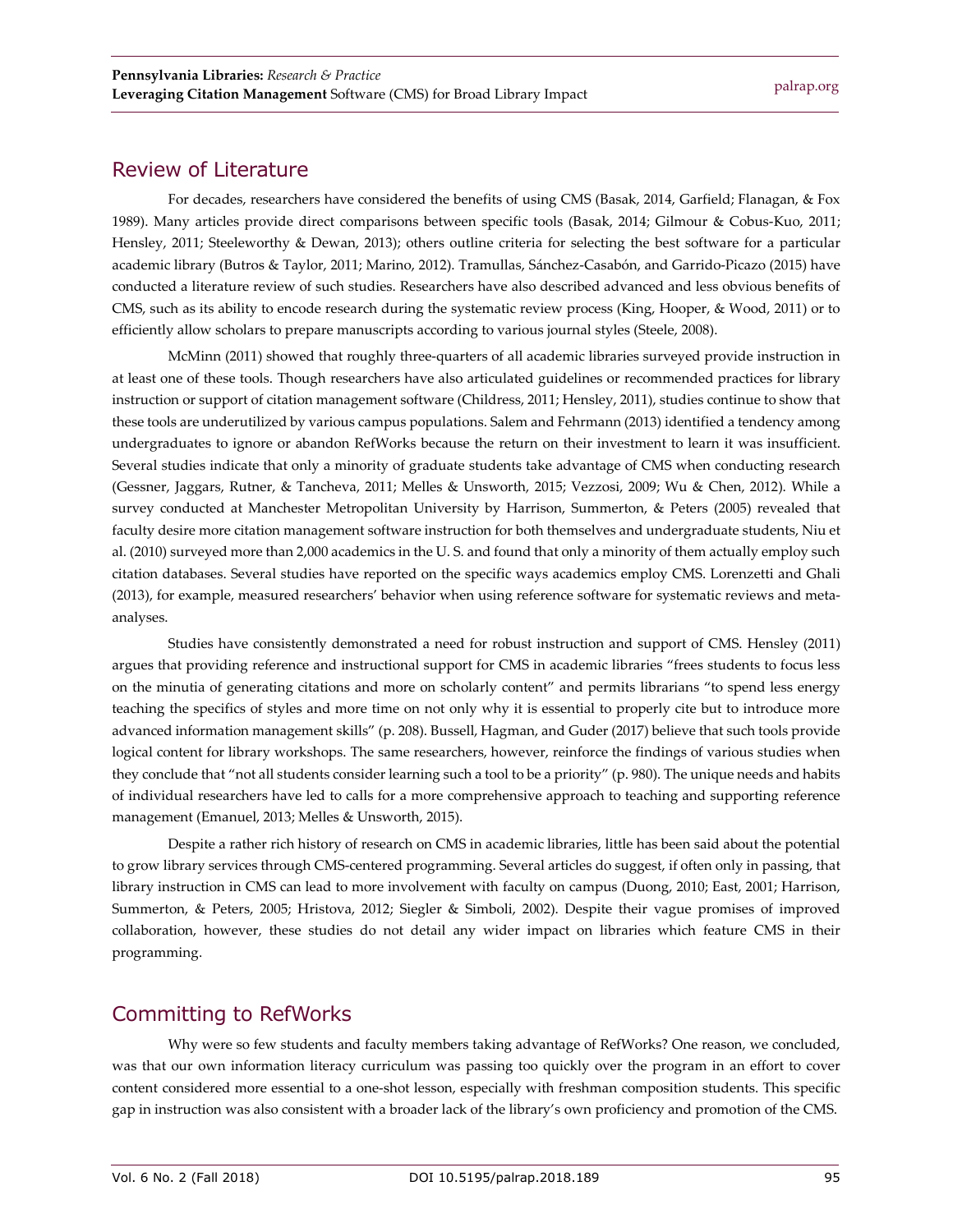After acknowledging the expressed needs of students to learn RefWorks, and determining that both our undergraduate and graduate students would benefit from more robust training on the program, we also became aware that many faculty members were either unaware or unappreciative of RefWorks. If few professors recognized the program's value for their own research, even fewer realized how it could benefit their students' work.

Childress (2011), however, cautions that "libraries should first consider the broader issue surrounding their role in supporting a more systematic approach to citation management as part of a comprehensive information literacy program" (p. 143). After much discussion, we concluded that the additional time and effort required of librarians to successfully support an ambitious new commitment to RefWorks was well worth it. Furthermore, we decided that any half measures would be inadequate if we were really going to accomplish our goal. The benefit to individual users, whatever their number might turn out to be, would be a good return on our investment.

Perhaps more importantly, we sensed that if we explained the benefits of RefWorks in the right way, we could use the program to build interest and enthusiasm for various other library services. Our only explicit goal was to grow the number of student and faculty RefWorks users on campus. The various services we introduced or infused with a dose of the CMS were meant to be vehicles toward that end. Much to our delight, RefWorks proved a symbiotic partner in such programming.

Though we were not new subscribers to RefWorks, our recommitment to the program led us to start from the beginning. In rough outline, we followed the best practices for integrating citation management software described by Hensley (2011), who among other steps called on libraries to "teach open workshops . . . integrate citation management into course-related instruction . . . look for opportunities to present at campus forums . . . conduct internal staff training . . . [and] let usage statistics guide [the] decision-making process" (p. 208). We followed each of these as we integrated RefWorks more consistently into our reference and instruction models. In a modified order, the elements of this overall strategy and the results we witnessed are explained in the sections that follow.

## Following the Data

To identify trends and establish a baseline before launching our initiative, we collected and interpreted RefWorks data from July 2012, when we first subscribed to the program, through December 2016, when we determined to launch our plan. Figure 1 illustrates the number of what RefWorks considers "current users" during the first four years of our subscription.



#### Figure 1

*RefWorks Current Users, Defined as Accounts Used Sometime in the Last Two Years.*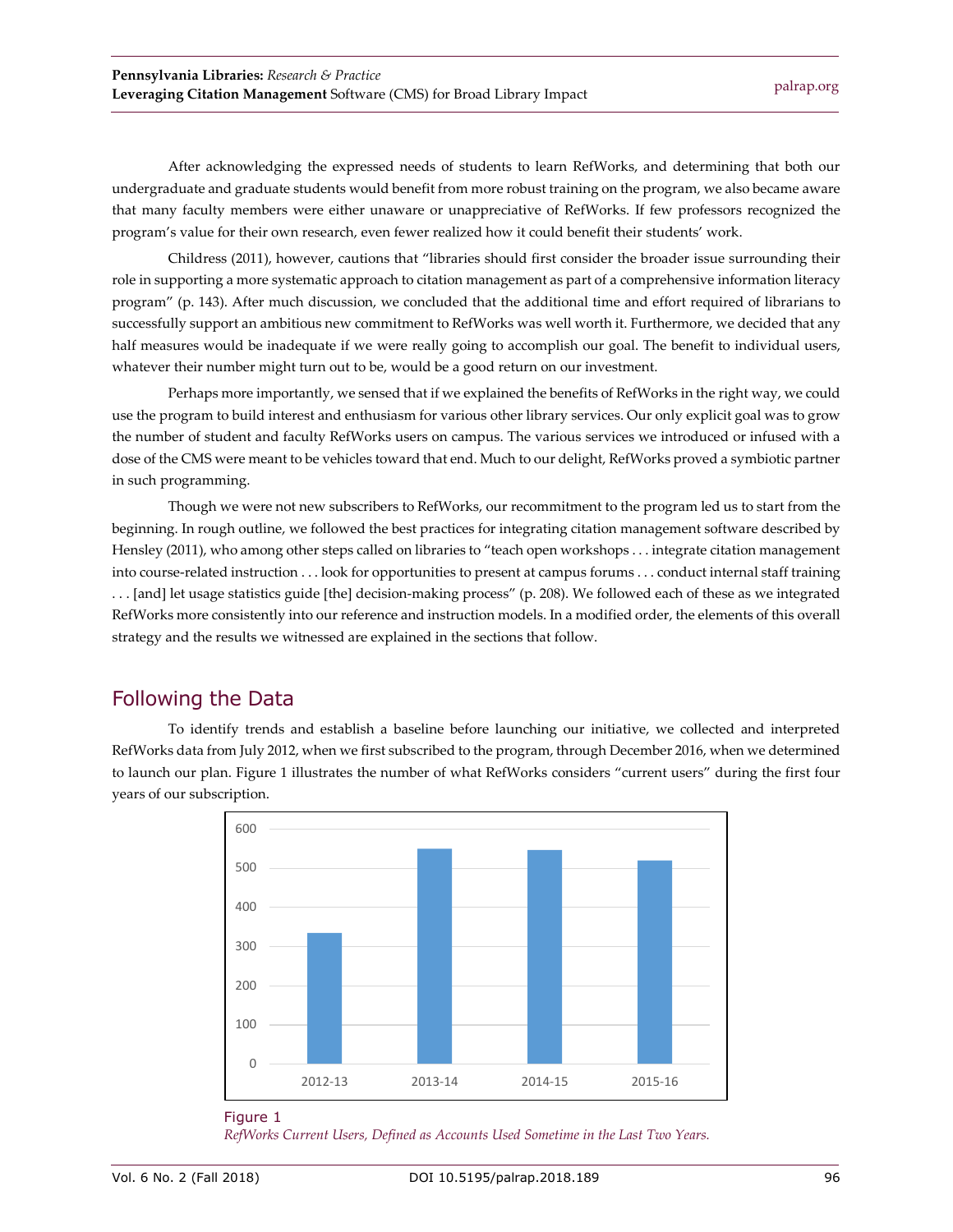These data provide a benchmark measure after exposing the program to four consecutive freshmen classes and graduate cohorts. By the end of 2016, RefWorks growth was stagnant at best. Perhaps these numbers were the best we could hope for. Perhaps the decline in instructional classes, discussed below, or the growing popularity of products like Mendeley or Zotero, meant that RefWorks use had already peaked. Based on our full-time enrollment numbers, however, we knew there were many potential new RefWorks users we might still enlist. We also knew that we had never wholeheartedly promoted, instructed, or developed services emphasizing the benefits of the CMS. Unsure of how successful a new, concerted effort might be, we were convinced RefWorks deserved at least an earnest effort.

## Building Staff Expertise

To properly launch an initiative promoting RefWorks, librarians would have to feel comfortable answering reference questions for what we anticipated to be a growing number of students and faculty members. An honest discussion among the library staff revealed we had only a basic familiarity with the program ourselves. Typically, we were pointing students toward our RefWorks LibGuide and other online resources rather than providing direct instruction or answers to questions about the program's many functions. This lack of confidence and familiarity largely stemmed from the fact that few librarians maintained an active RefWorks account and only a couple regularly used the program for their own citation management. This lack of experience and comfort is consistent with that of many academic librarians (Childress, 2011). But, as East (2001) points out, "building up a nucleus of staff who are competent users" of citation management software and "confident in their ability to instruct others in its use is not an easy task" (p. 69).

To grow our working knowledge of RefWorks, the Reference and Instruction Librarian led a December 2016 RefWorks refresher for all professional librarians. The session reviewed all RefWorks functions, but also included many tips for teaching the program to students and faculty. Aside from offering ideas on formal instruction, the workshop aimed to prepare all librarians for reference questions they might encounter when at the reference desk. During the session, particular scenarios in which RefWorks might be used to save time or troubleshoot research management issues were presented. Librarians had a chance to anticipate challenging questions and identify areas of weakness. Librarians also created or began updating their existing accounts in an effort to build competency and comfort before turning toward instruction and reference.

## Promoting RefWorks on Campus

While building our own expertise as users and teachers of RefWorks, we also began promoting the tool across campus. Beginning in January 2017, the Franco Library employed several strategies to increase awareness and use of RefWorks. We highlighted the CMS in our pre-semester instructional invitation email. The library's Spring 2017 newsletter featured an article on the value of RefWorks as well as a piece on our inaugural series of workshops, which would prominently feature the software.

During a departmental meeting with the provost, we also championed the new steps we planned to take. Quite unexpectedly, she invited a librarian to address the entire faculty. In response, the Reference and Instruction Librarian prepared and delivered a presentation to the full faculty during a January 2017 in-service meeting. The presentation stressed the value of the citation manager for professors frustrated with inadequate student attention to formal style requirements. While promoting RefWorks for all students, the presentation implied that knowledge and use of such tools could greatly benefit anyone undertaking graduate level study in today's digital information landscape. Immediately following the presentation, several faculty members requested help initiating their own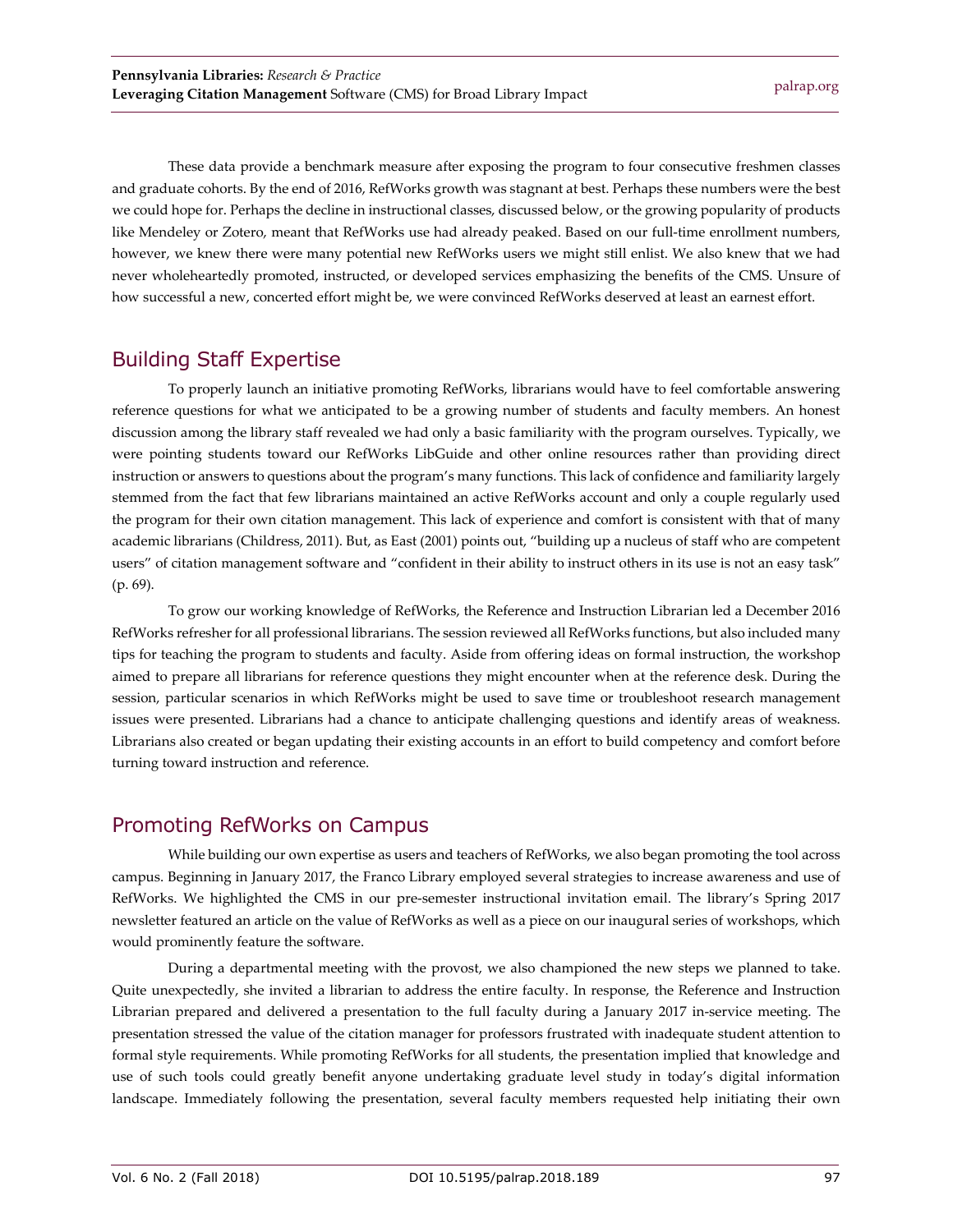accounts. Among the requests for information literacy sessions in the days that followed, we were asked many times to specifically include a segment on RefWorks.

#### Integrating RefWorks into Information Literacy Classes

Beginning in January of 2017, we determined RefWorks should play a more integral part in our instructional services. Lessons once focused almost exclusively on surveying library resources and teaching specific search strategies now show students how to create a RefWorks account and often also include a brief tutorial during which students practice importing and organizing database sources. By devoting roughly 20% of IL instructional time to RefWorks, the program can supplement the entire lesson, typically permitting students to upload to RefWorks relevant sources discovered by means of the search techniques we introduce throughout the class period. This conscious layering of practice reinforces the notion of RefWorks as a foundational tool. Librarians focus on the metanarrative of student research by stressing the importance of recognizing one's own organizational practices. Thus, our focus on RefWorks required a pedagogical shift from almost exclusively emphasizing the discovery of resources to instead embedding research strategies within a larger sense of research workflow awareness and improvement.

While teaching, we distinguish RefWorks from tools such as EasyBib, NoodleBib, or others with which students may already be familiar and comfortable. We demonstrate the additional benefit of long-term research management and full integration with the paper writing process available only from a subscription-based tool like RefWorks.

For honors students, seniors completing a capstone assignment, and graduate students, we illustrate ways to employ RefWorks during the literature review process. We show these students how to annotate and add tags to references in order to create subcategories within a larger research collection. The benefits of such advanced features are well documented (King, Hooper, & Wood, 2011; Steele, 2008), yet they are not easily discoverable by students, who nevertheless report to us that they value learning about them in our class sessions. When time does not permit such an introduction, librarians suggest that professors have us return for a short segment devoted to RefWorks. During formal instruction, we additionally market our new workshop on RefWorks, as well as individual consultations, as opportunities to learn more about the program.

We also openly discuss the shortcomings of RefWorks. Librarians emphasize that students should expect the program to sometimes generate faulty references. We caution students that references will only be as good as the records they manually enter or import from databases. Warning students to beware the shortcomings of RefWorks also helps preempt complaints that may arise later. Librarians build trust when they admit their own occasional frustrations with the program. Our main message is that the CMS is a vast improvement over alternative non-subscription tools as well as independent strategies for managing research.

## Launching a RefWorks-centered Workshop Series

With RefWorks prominently featured within our broader educational objectives, the software quite naturally served as the centerpiece for a new workshop series.

Despite research indicating many graduate students prefer to acquire new skills through online tutorials (Fong, Wang, White, & Tipton, 2016), we decided to concentrate on classroom-based instructional approaches. By prioritizing face-to-face interactions, we could simultaneously build the rapport we hoped would translate to subsequent interactions in the classroom and at the reference desk. This also proved practical as we chose to expand our audience beyond graduate students. To better serve multiple campus communities and to provide an opportunity for enrollees to advance through a series of workshops, we offered a wide menu of topics. The value of multiple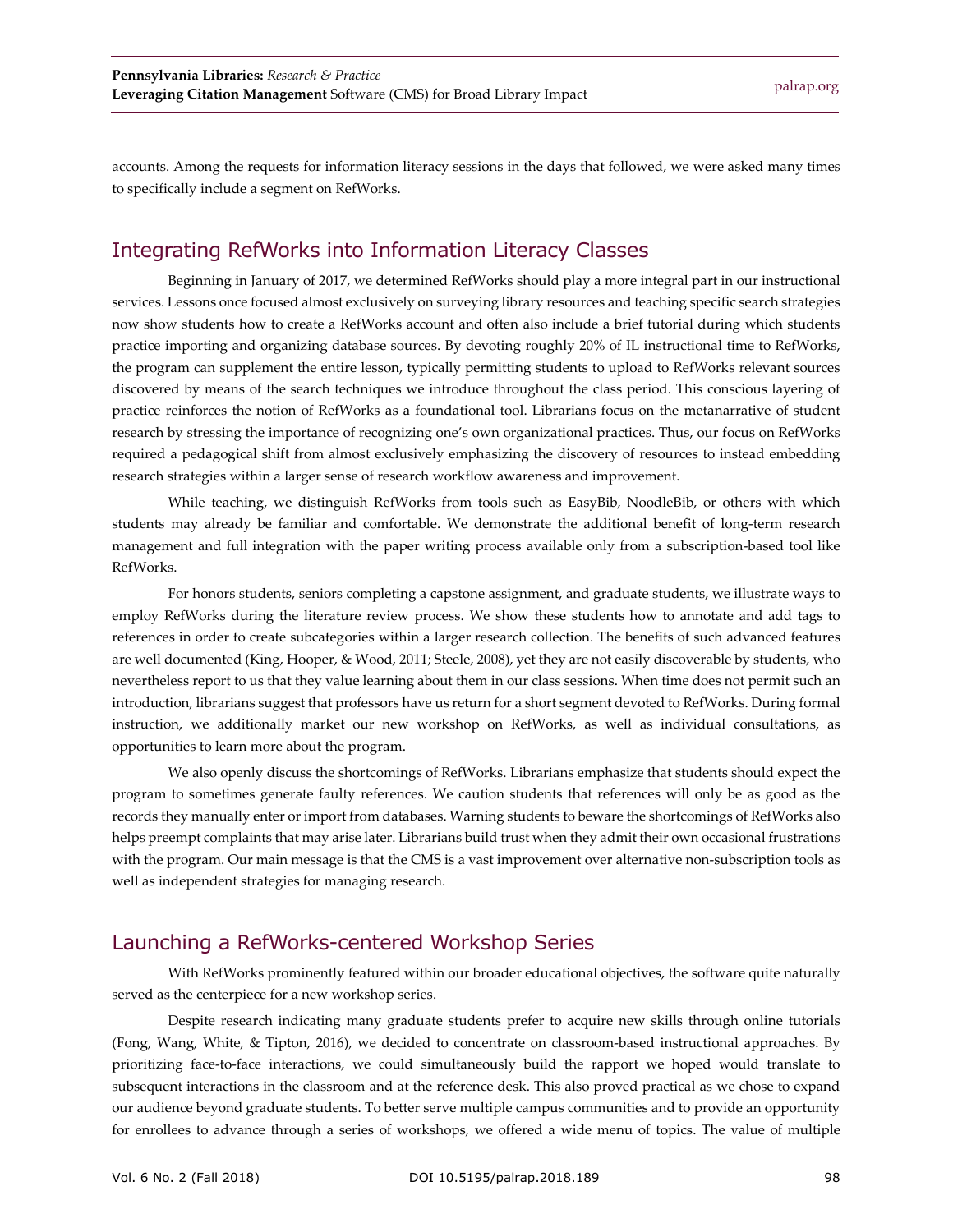workshops is supported by Wong and Cmor (2011), who found that student GPAs are more likely to rise when students enrolled in multiple sessions.

Three of our 2017-18 workshops, "RefWorks: Your Personal Research Manager," "Library Research for the Graduate Student," and "Search Strategies for the Literature Review," prominently featured RefWorks. Because the software was strongly endorsed and briefly described during the "Library Research" and "Search Strategies" workshops, several attendees of these sessions subsequently registered for the "RefWorks" workshop.

Through our workshop marketing, the RefWorks brand was prominently displayed around campus and online. The library's graduate assistant (GA) designed handouts and large posters announcing the workshop series, which included brief descriptions of the specific workshops as well as times, dates, and the URL where one could register online. The GA then distributed the handouts to appropriate offices and hung posters on campus bulletin boards. A web banner announcing the series was also designed and added to the library's homepage during the weeks leading up to and through the end of the sessions. The library's social media accounts featured a series of posts on the workshops. Aside from the formal marketing campaign, the series was touted during information literacy instructional sessions for graduate classes, in dozens of one-on-one reference consultations, and in casual conversation with students and faculty.

#### **Results**

The preceding sections illustrate how we have enhanced the presence of RefWorks across our library's services. These efforts primarily yielded an increased number of new RefWorks accounts (Figure 2). During the first three months of our initiative (January-March 2017) we added 202 new accounts, a total 29 times greater than we witnessed in the same three months of 2015, for example, when growth was stagnant with only 7 new accounts created. A more consistent instructional approach to RefWorks likely accounts for many of these additional registrations. More assuring than new or existing account growth, however, is the steady rise in the number of references created (see Figure 3) with the CMS. These numbers provide a better portrait of user habits after they create their accounts. The strongest indication of increasing user growth is our data from November of 2017. While instructional classes had tapered off for the semester and only 92 new accounts were created during the month, Alvernia users created an impressive 2,353 references with RefWorks in the 30-day period.



Figure 2 *New RefWorks Accounts Created*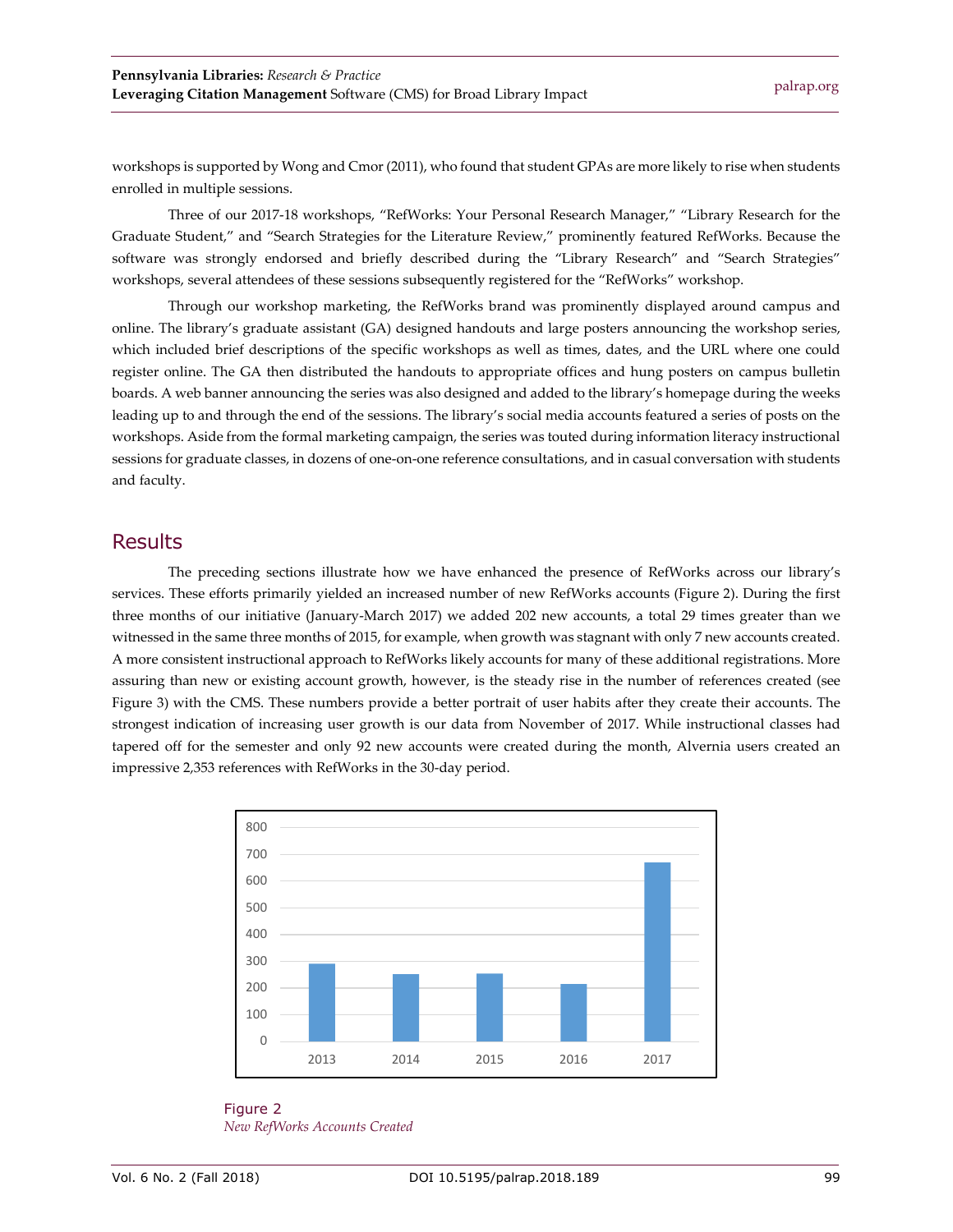It was our initial, if modest, goal to build the base of users for the program. The consistently growing number of monthly logins, combined with the rising number of references created in the program, suggest more students and faculty members have indeed integrated the CMS into their research routines. Time will tell if these users remain committed to the program in the long term, but additional anecdotal evidence strongly suggests there are many new devotees on campus.



#### Figure 3

*Annual Number of References Created in RefWorks.* 

*\* Faculty Addressed and New Instructional Focus on RefWorks Introduced in January 2017.*

As we increased programming for RefWorks, we expected it would be most enthusiastically received by graduate students. We discovered, however, that it was also relatively easy to grow the number of undergraduates who use the program. This improvement is consistent with the findings of Kiernan (2006), who found that fully half of RefWorks users at the University of Minnesota were undergraduates. Between December 2016 and June 2018, we more than doubled the number of undergraduates with RefWorks accounts, outpacing the impressive 83% growth in graduate student accounts. The 113% gain in current accounts among faculty members, however, was the biggest surprise of all.

Though facility with RefWorks still varies from librarian to librarian, each member of the reference team is now closer to the ideal of functional awareness and familiarity described by Childress (2011). During the last year, all librarians have successfully fielded many questions related to the program. The rising number of reference questions has also contributed to our general preparedness and confidence.

Librarians now routinely tout RefWorks during reference transactions and during both casual discussions and instructional planning meetings with faculty members. More than a year into our initiative, students and faculty are now much more likely to acknowledge knowing what the program is and does.

The library's deliberate promotion of RefWorks parallels an increase in the number of instructional sessions taught. Following the in-service program, graduate professors, in particular, requested that RefWorks be included in library instructional sessions. Prior to the presentation no such requests were being made and the program was traditionally mentioned in instruction only in passing. Librarians now routinely ask professors if they would like a RefWorks intro embedded in the requested lesson. In nearly all cases, this recommendation is enthusiastically embraced. The library has increased the number of courses and students taught at all levels since emphasizing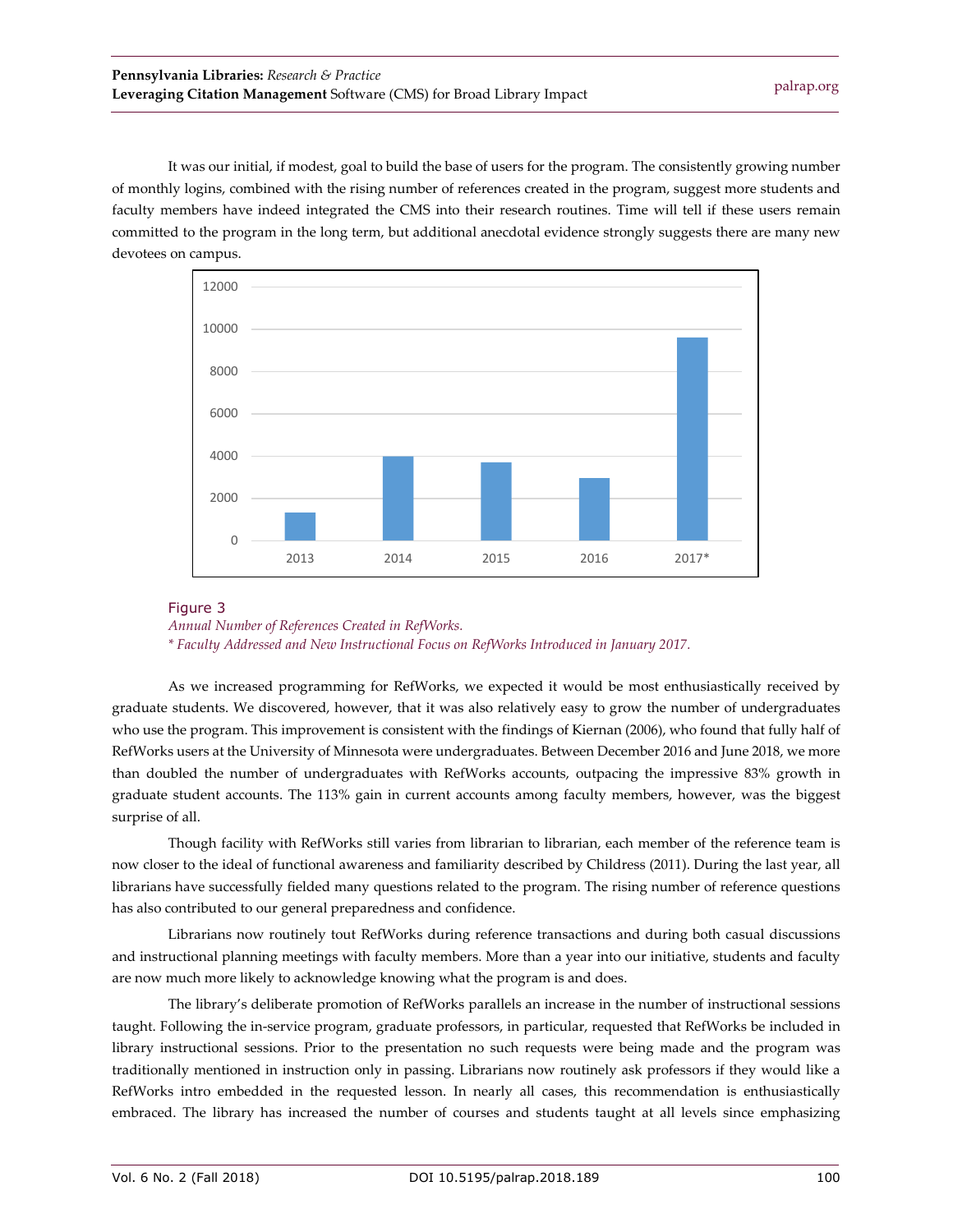RefWorks (Figure 4). While these promising gains have not yet fully compensated for the loss of once mandatory library sessions for all FYS courses, the growing number of RefWorks-only class sessions are helping to close this gap.



#### *Figure 4*



The successful launch of the library's "Savvy Scholar" workshop series also owes much to RefWorks. When the fall series of workshops ended, the session on RefWorks proved the most popular (see Table 1). Of the 89 total workshop seats filled during the fall of 2017, more than a third were in the RefWorks sessions.

#### Table 1

 *Library Workshop Attendees, 2017-18*

| <b>Title of Workshop</b>                                 | <b>Number of Attendees</b> |
|----------------------------------------------------------|----------------------------|
| RefWorks: Your Personal Research Manager                 | 34                         |
| Library Research for the Graduate Student                | 30                         |
| Search Strategies for the Literature Review              | 20                         |
| Mastering the Google Search: New Ways to Use an Old Tool | 15                         |
| Out of Cite: How to Track & Boost Your Scholarly Impact  | 2                          |
| Total:                                                   | 101                        |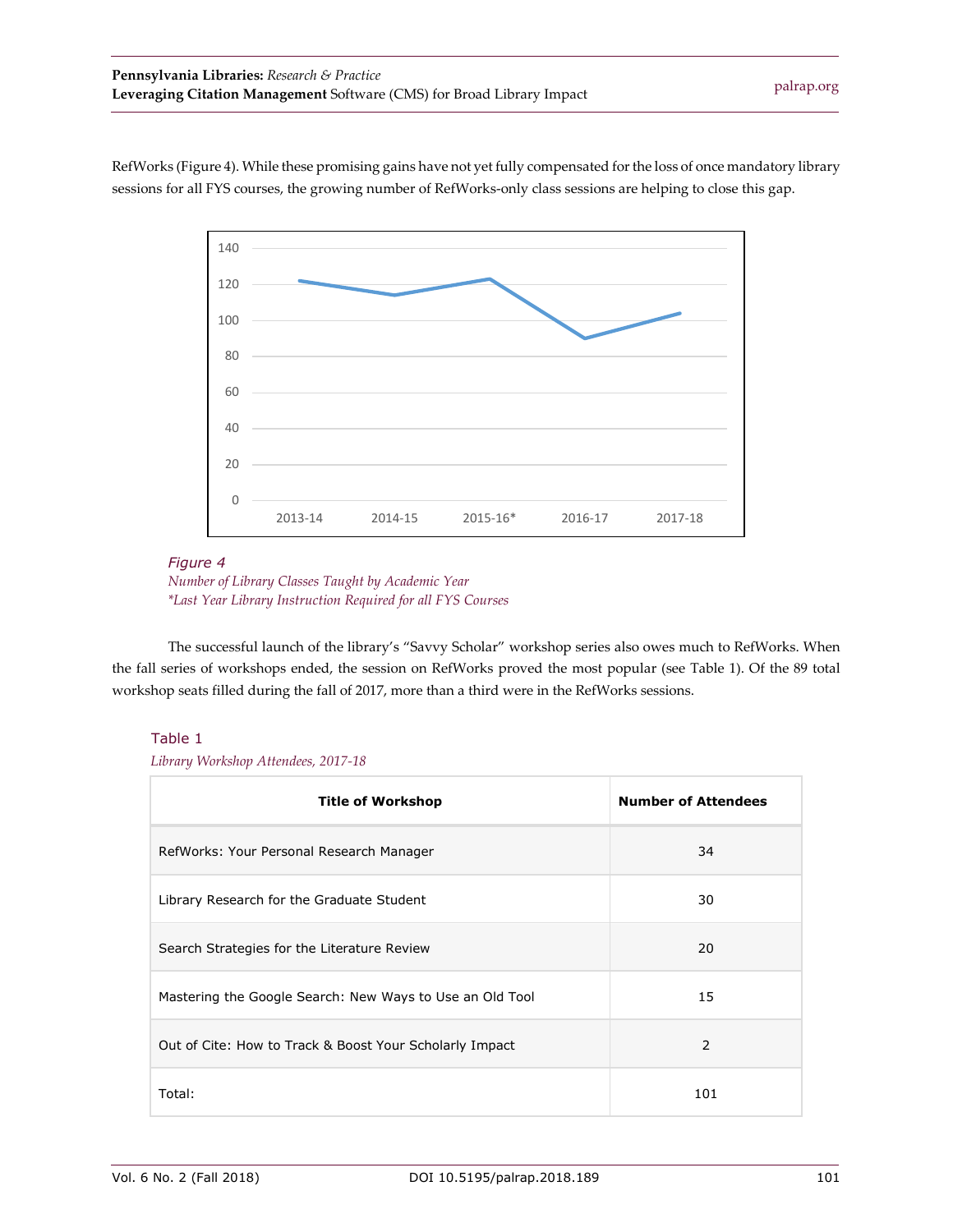#### **Discussion**

While we cannot be certain that RefWorks caused the number of instructional sessions to increase or that it led students and faculty to sign up for workshops on other topics, its growth nevertheless correlates with that seen in these additional services. Furthermore, RefWorks played a central part in both of these library services during the last year and a half. Of the five workshop topics we offered, RefWorks was the most popular, indicating the program's inherent appeal. Furthermore, the workshop's popularity suggests that even those students who heard about RefWorks outside of formal classes were interested in learning more about it. Additionally, the growth in formal facultyrequested instructional classes included several specific requests for RefWorks-only lessons.

It is unlikely that the growth in RefWorks users and instructional classes were the products of growth in overall library use. While reference transactions related to RefWorks have risen since we began embracing the program, overall reference interactions have declined. Furthermore, physical traffic through the library has been declining, while our LibGuides visits have remained relatively steady. Essentially, RefWorks has positively impacted our services at a time when little growth seemed likely.

Students and faculty members now routinely share positive, and even enthusiastic, reports of their experience using the CMS. While only anecdotal, such unsolicited endorsements signal to us a new popularity and genuinely positive attitude toward RefWorks.

While adopting a systematic approach to building the RefWorks community of users on campus, we also gained a serendipitous momentum. The presence of the CMS in our daily routines expanded by natural and unanticipated means. Similar experiences were reported by Turner (2017) and are perhaps best encapsulated by Cranston and Level (2006), who explain how from "a faculty workshop, a whole series of instruction sessions blossomed…proving even small steps can yield great strides" (pp. 20-21). Indeed, such tangential growth in library services, specifically reference transactions, as a result of bibliographic instruction has been quantified by Saunders (2003).

Best of all, librarians talk more about RefWorks. In our staff meetings and informal discussions, the management tool figures prominently when we discuss reference and instruction. Librarians working with students and faculty at the reference desk consistently and confidently recommend RefWorks in relation to specific research projects and broader strategies shared with students. In general, we now situate RefWorks within a larger context of tools and practices from which individual students and researchers may assemble personalized research management routines. Demonstrating how RefWorks fits into a scholarly routine is consistent with research dispositions described in the new ACRL framework. In general, we see affirmation that such tools "can be effectively incorporated into an individual's daily workflow" (Owen, 1997, p. 30).

When we began our initiative, we suspected students might not appreciate the value of the program. We assumed they might be reluctant to take the advice of librarians and break their existing research habits. Ironically, students proved the easiest to convince. Overcoming the trepidation of librarians and faculty members was more challenging. In general, however, there has been large buy-in for a program that had been hidden in plain sight on our campus for years.

#### Future Considerations

The increase in graduate classes visiting the library for information literacy instruction combined with the successful launch of workshops are encouraging signs. The efforts to build stronger relationships with Alvernia's graduate programs has paid off. There is, however, more opportunity to expand the number of students we reach.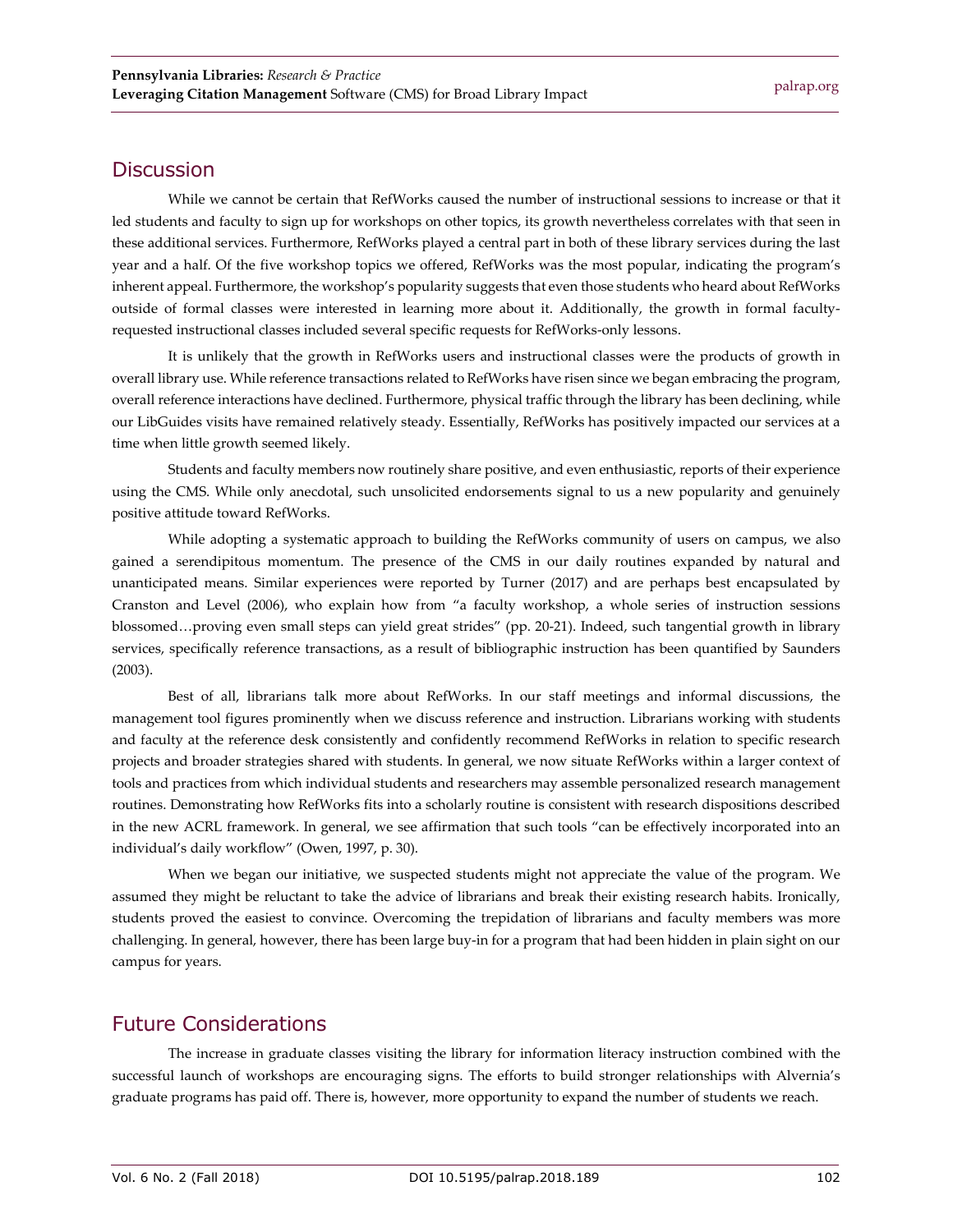Ultimately, a for-credit course in graduate level library research would ensure that all enrolled students receive a thorough working knowledge of advanced research strategies, including various CMS options. The positive response to current workshop offerings suggest that adequate demand already exists for such a course.

Because research points to the benefits of targeting sophomores and upper division students for whom foundational research skills alone eventually prove insufficient (Black, 2014; Bowles-Terry, 2012; D'Couto & Rosenhan, 2015; Kuglitsch & Burge, 2016), we hope to also employ RefWorks as a way to reach more undergraduates following their freshmen year.

Following the call of Lonergan (2017), we plan to survey faculty and students about their use of RefWorks as well as other CMS. Learning more about the most popular features of these programs can aid us in future marketing efforts and in designing instruction to address knowledge gaps among current users. Such research should reveal idiosyncrasies among RefWorks users like those identified by various studies (Hristova, 2012; Lonergan, 2017; Melles & Unsworth, 2015).

In general, we can now tout the success we had with RefWorks when pitching future initiatives among librarians and campus administrators. Our current provost recently praised us after we shared with him much of the data contained in this article. Our CMS success story shows above all that we are working to help students. It has enhanced our reputation among students and faculty, while instilling a sense of pride and achievement among our librarians.

#### Conclusion

Citation management software can do much more than manage citations and improve the research workflows of students and faculty. Ultimately, the software gives librarians an opportunity to offer very practical advice to a larger number of library users. Programs such as RefWorks provide tangential benefits when featured widely across library services and programs. Academic libraries are encouraged to reconsider traditional attitudes toward CMS and devote additional resources to promoting such tools—ultimately, students and faculty will greatly benefit when they do.

## References

- Basak, S. (2014). [A comparison of researcher's reference management software: Refworks,](http://hdl.handle.net/10321/2202) Mendeley, and EndNote. *Journal of Economics and Behavioral Studies, 6*(7), 561-568. Retrieved from hdl.handle.net/10321/2202
- Black, E. L. (2014). [Engaging beyond the first college year: Exploring the needs of second-year](http://dx.doi.org/10.15760/comminfolit.2014.8.2.170) students. *Communications in Information Literacy, 8*(2), 170-179. doi:10.15760/comminfolit.2014.8.2.170
- Bowles-Terry, M. (2012). [Library instruction and academic success: A mixed-method](http://dx.doi.org/10.18438/B8PS4D) assessment of a library instruction program. *Evidence Based Library and Information Practice, 7*(1), 82-95. doi:10.18438/B8PS4D
- Buehler, M. A., & Zald, A. E. (2013). At the nexus of scholarly communication and information literacy: Promoting graduate student publishing success. In S. Davis-Kahl & M. K. Hensley (Eds.), *Common ground at the nexus of information literacy and scholarly communication* (pp. 215-235). Chicago: Association of College & Research Libraries.
- Bussell, H., Hagman, J., & Guder, C. S. (2017). [Research needs and learning format preferences](http://dx.doi.org/10.5860/crl.78.7.978) of graduate students at a large [public university: An exploratory study.](http://dx.doi.org/10.5860/crl.78.7.978) *College & Research Libraries, 78*(7), 978-998. doi:10.5860/crl.78.7.978
- Butros, A., & Taylor, S. (2011)[. Managing information: Evaluating and selecting citation](https://hdl.handle.net/1912/4595) management software, a look at EndNote, [RefWorks, Mendeley and Zotero.](https://hdl.handle.net/1912/4595) In D. Barr (Ed.), *Netting knowledge: Two hemispheres - one world: Proceedings of the 36th IAMSLIC Annual Conference* (pp. 53-66). Retrieved from hdl.handle.net/1912/4595
- Childress, D. (2011). [Citation tools in academic libraries: Best practices for reference and](https://journals.ala.org/index.php/rusq/article/view/4036/4590) instruction. *Reference & User Services Quarterly, 51*(2), 143-152. Retrieved from journals.ala.org/index.php/rusq/article/view/4036/4590
- Covert-Vail, L., & Collard, S. (2012). *[New roles for new times: Research library services for](http://www.arl.org/storage/documents/publications/nrnt-grad-roles-20dec12.pdf) graduate students.* Retrieved from arl.org/storage/documents/publications/nrnt-grad-roles-20dec12.pdf
- Cranston, C. L., & Level, A. V. (2006)[. Forward progress one step at a time.](http://dx.doi.org/10.1300/J295v02n02_03) *Public Services Quarterly, 2*(2-3), 19-32. doi:10.1300/J295v02n02\_03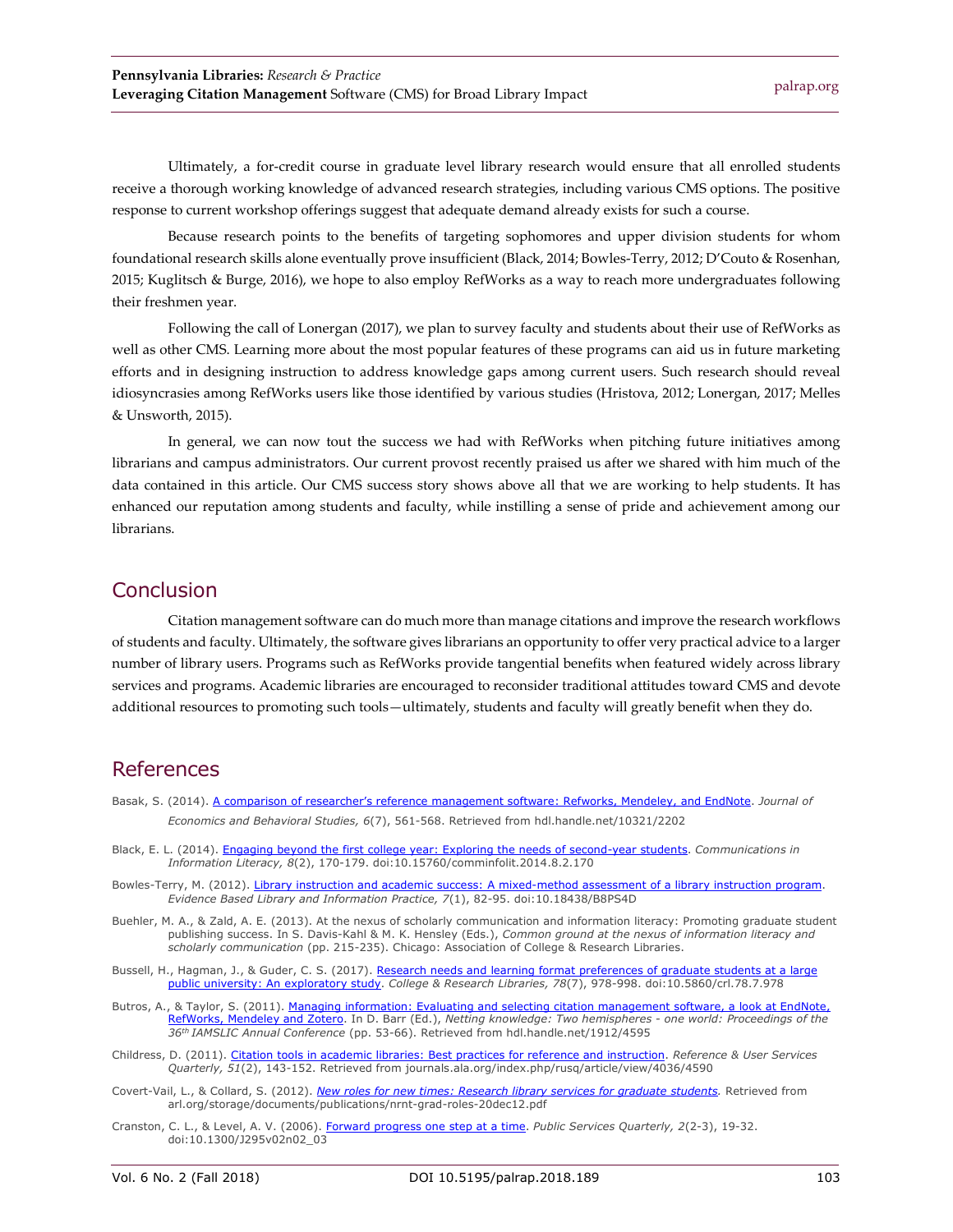- D'Couto, M., & Rosenhan, S. H. (2015). [How students research: Implications for the library and](http://dx.doi.org/10.1080/01930826.2015.1076312) faculty. *Journal of Library Administration*, *55*(7), 562-576. doi:10.1080/01930826.2015.1076312
- Duong, K. (2010). [Rolling out Zotero across campus as a part of a science librarian's outreach](http://dx.doi.org/10.1080/0194262X.2010.523309) efforts. *Science & Technology Libraries, 29*(4), 315-324. doi:10.1080/0194262X.2010.523309
- East, J. (2001). [Academic libraries and the provision of support for users of personal](https://search.informit.com.au/documentSummary;dn=750746137901774;res=IELAPA) bibliographic software: A survey of Australian [experience with EndNote.](https://search.informit.com.au/documentSummary;dn=750746137901774;res=IELAPA) *LASIE: Library Automated Systems Information Exchange, 32*(1), 64-70. Retrieved from search.informit.com.au/documentSummary;dn=750746137901774;res=IELAPA
- Emanuel, J. (2013). [Users and citation management tools: Use and support.](http://dx.doi.org/10.1108/RSR-02-2013-0007) *Reference Services Review, 41*(4), 639-659. doi:10.1108/RSR-02-2013-0007
- Fong, B. L., Wang, M., White, K., & Tipton, R. (2016). [Assessing and serving the workshop](http://dx.doi.org/10.1016/j.acalib.2016.06.003) needs of graduate students. *Journal of Academic Librarianship, 42*(5), 569-580. doi:10.1016/j.acalib.2016.06.003
- Garfield, J. M., Flanagan, H., & Fox, J. (1989). [A comparison of two microcomputer-based](http://dx.doi.org/10.1007/BF01627450) programs for bibliographic retrieval and [formatting.](http://dx.doi.org/10.1007/BF01627450) *Journal of Clinical Monitoring*, *5*(3), 177-185. doi:10.1007/BF01627450
- Gessner, G. C., Jaggars, D. E., Rutner, J., & Tancheva, K. (2011). Supporting humanities doctoral student success: A collaborative [project between Cornell University Library and Columbia](http://dx.doi.org/10.7916/D8K93GJH) University Libraries. *Columbia University Academic Commons*, doi:10.7916/D8K93GJH
- Gilmour, R., & Cobus-Kuo, L. (2011). [Reference management software: A comparative analysis](http://dx.doi.org/10.5062/F4Z60KZF) of four products. *Issues in Science and Technology Librarianship, 66*. doi:10.5062/F4Z60KZF
- Harrison, M., Summerton, S., & Peters, K. (2005). [Endnote training for academic staff and](http://dx.doi.org/10.1080/13614530500417594) students: The experience of the [Manchester Metropolitan University Library.](http://dx.doi.org/10.1080/13614530500417594) *New Review of Academic Librarianship, 11*(1), 31-40. doi:10.1080/13614530500417594
- Hensley, M. K. (2011)[. Citation management software: Features and futures.](http://dx.doi.org/10.5860/rusq.50n3.204) *Reference & User Services Quarterly, 50*(3), 204-208. doi:10.5860/rusq.50n3.204
- Hristova, M. (2012). [RefWorks usage patterns: Exploring the first four semesters of use by](http://dx.doi.org/10.1080/10875301.2012.720654) faculty, graduate students, and [undergraduates.](http://dx.doi.org/10.1080/10875301.2012.720654) *Internet Reference Services Quarterly, 17*(2), 45-64. doi:10.1080/10875301.2012.720654
- Kiernan, V. (2006). [Toss out the index cards.](http://chronicle.com/article/Toss-Out-the-Index-Cards-1/28425) *The Chronicle of Higher Education, 52*(40), A29. Retrieved from chronicle.com/article/Toss-Out-the-Index-Cards-1/28425
- King, R., Hooper, B., & Wood, W. (2011). [Using bibliographic software to appraise and code](http://dx.doi.org/10.3109/0142159X.2011.558138) data in educational systematic review [research.](http://dx.doi.org/10.3109/0142159X.2011.558138) *Medical Teacher*, *33*(9), 719-723. doi:10.3109/0142159X.2011.558138
- Kuglitsch, R., & Burge, P. (2016). [Beyond the first year: Supporting sophomores through](http://dx.doi.org/10.1080/10691316.2014.944636) information literacy outreach. *College & Undergraduate Libraries, 23*(1), 79-92. doi:10.1080/10691316.2014.944636
- Lonergan, N. (2017). [Reference management software preferences among liberal arts faculty.](http://dx.doi.org/10.1108/RSR-06-2017-0024) *Reference Services Review, 45*(4): 584-595. doi:10.1108/RSR-06-2017-0024
- Lorenzetti, D. L., & Ghali, W. A. (2013). [Reference management software for systematic](http://dx.doi.org/10.1186/1471-2288-13-141) reviews and meta-analyses: An exploration [of usage and usability.](http://dx.doi.org/10.1186/1471-2288-13-141) *BMC Medical Research Methodology, 13*(141). doi:10.1186/1471-2288-13-141
- Marino, W. (2012). [Fore-cite: Tactics for evaluating citation management tools.](http://dx.doi.org/10.1108/00907321211228336) *Reference Services Review*, *40*(2), 295-310. doi:10.1108/00907321211228336
- McMinn, H. S. (2011). [Library support of bibliographic management tools: A review.](http://dx.doi.org/10.1108/00907321111135493) *Reference Services Review, 39*(2), 278-302. doi:10.1108/00907321111135493
- Melles, A., & Unsworth, K. (2015). [Examining the reference management practices of](http://dx.doi.org/10.1080/00048623.2015.1104790) humanities and social science postgraduate [students and academics.](http://dx.doi.org/10.1080/00048623.2015.1104790) *Australian Academic & Research Libraries, 46*(4), 249-274. doi:10.1080/00048623.2015.1104790
- Niu, X., Hemminger, B. M., Lown, C., Adams, S., Brown, C., Level, A., … Cataldo, T. (2010). <u>National study of information seeking</u> behavior of [academic researchers in the United](http://dx.doi.org/10.1002/asi.21307) States. *Journal of the American Society for Information Science and Technology*, *61*, 869-890. doi:10.1002/asi.21307
- Owen, D. (1997). [Using personal reprint management software to teach information management](http://dx.doi.org/10.1300/J115V16N04_03) skills for the electronic [library.](http://dx.doi.org/10.1300/J115V16N04_03) *Medical Reference Services Quarterly, 16*(4), 29-41. doi:10.1300/J115V16N04\_03
- Salem, J. & Fehrmann, P. (2013). [Bibliographic management software: A focus group study of](http://dx.doi.org/10.1080/15228959.2013.785878) the preferences and practices of [undergraduate students.](http://dx.doi.org/10.1080/15228959.2013.785878) *Public Services Quarterly, 9*(2), 110-120. doi:10.1080/15228959.2013.785878
- Saunders, E. S. (2003). [The effect of bibliographic instruction on the demand for reference](http://dx.doi.org/10.1353/pla.2003.0019) services. *portal: Libraries and the Academy, 3*(1), 35-39. doi:10.1353/pla.2003.0019
- Siegler, S., & Simboli, B. (2002). [EndNote at Lehigh.](http://dx.doi.org/10.5062/F43N21CP) *Issues in Science and Technology Librarianship*, *34*. doi:10.5062/F43N21CP
- Steele, S. E. (2008). [Bibliographic citation management software as a tool for building](http://dx.doi.org/10.1097/01.WON.0000335956.45311.69) knowledge. *Journal of Wound Ostomy & Continence Nursing*, *35*(5), 463-468. doi:10.1097/01.WON.0000335956.45311.69
- Steeleworthy, M., & Dewan, P. T. (2013). [Web-based citation management systems:](http://dx.doi.org/10.21083/partnership.v8i1.2220) Which one is best? *Partnership: The Canadian Journal of Library and Information Practice and Research*, *8*(1). doi:10.21083/partnership.v8i1.2220